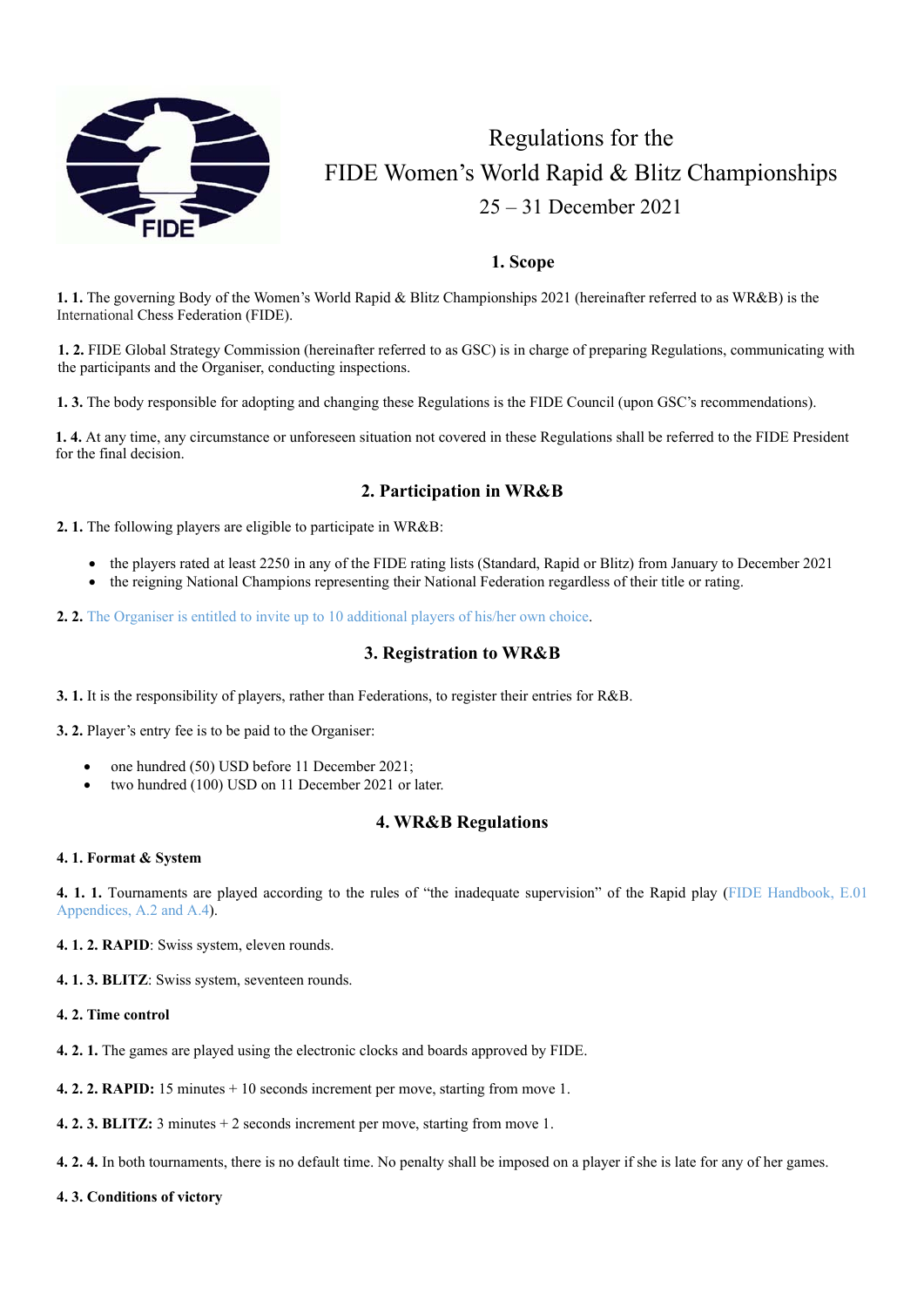**4. 3. 1.** The player with the most points (1 point for each win, half a point for each draw, 0 for each loss) shall be declared the Women's World Rapid / World Blitz Champion.

If the top two or more players score the same number of points, a tie-break to determine the Women's World Rapid / World Blitz Champion is decided according to Article 4.3.2.2. Notwithstanding, all prize money is divided equally among all the players in tie (see Article 4.4.1).

## **4. 3. 2. Tie-breaks**

**4. 3. 2. 1.** If two or more players score the same points, the tie is broken by the following criteria, in order of priority:

a) Buchholz Cut 1;

b) Buchholz;

c) Average Rating of Opponents (rapid rating – in rapid, blitz rating – in blitz tournament\*) Cut 1 (AROC 1)\*;

d) Direct encounter between the players in tie;

e) Drawing of lots.

**\*** A player's standard rating shall be used for the starting list, pairings (see Article 4.6) and tie-break calculation:

a) in the Rapid tournament, if the player has no rapid rating; b) in the Blitz tournament, if the player has no blitz rating.

\*\* All forfeits and byes are cut from the calculation of AROC 1. If a player has one or more forfeits or byes, then no additional results are cut from the calculation of AROC 1.

All tie-breaks are calculated as described in Article C.02.13 of the FIDE Handbook.

**4. 3. 2. 2.** If there is a tie for the 1st place, the top two players in the rankings as per Article 4.3.2.1 shall play a play-off match to determine the Women's World Rapid / World Blitz Champion.

a) Two games shall be played with a time control of 3 minutes + 2 seconds increment per move, starting from move 1. There shall be a drawing of lots to decide which player starts with white pieces. The winner of this match shall be declared the Champion.

b) If the score is still even after the match described in Article 4.3.2.2.a, one game with a time control of 3 minutes + 2 seconds increment per move, starting from move 1 shall be played to determine the winner. The top player in the rankings as per Article 4.3.2.1 shall have white pieces.

c) If the game described in Article 4.3.2.2.b is drawn, another game shall be played with a time control of 3 minutes + 2 seconds increment per move, starting from move 1 with the colours reversed from the previous game.

d) If the game described in Article 4.3.2.2.c is drawn, the procedure described in Article 4.3.2.2.c. shall be repeated until the first game won by one of the players.

## **4. 4. Prizes**

| <b>Women's World Rapid</b> | <b>Prize</b> | <b>Women's World Blitz</b> | <b>Prize</b> |
|----------------------------|--------------|----------------------------|--------------|
| $1st$ place                | 40,000       | $1st$ place                | 40,000       |
| $2nd$ place                | 30,000       | $2nd$ place                | 30,000       |
| $3rd$ place                | 20,000       | 3rd place                  | 20,000       |
| $4th$ place                | 15,000       | $4th$ place                | 15,000       |
| 5 <sup>th</sup> place      | 10,000       | 5 <sup>th</sup> place      | 10,000       |
| $6th$ place                | 7,000        | $6th$ place                | 7,000        |
| $7th$ place                | 6,000        | $7th$ place                | 6,000        |
| 8 <sup>th</sup> place      | 5,000        | 8 <sup>th</sup> place      | 5,000        |
| 9 <sup>th</sup> place      | 4,000        | 9 <sup>th</sup> place      | 4,000        |

**4. 4. 1.** Distribution of prizes in USD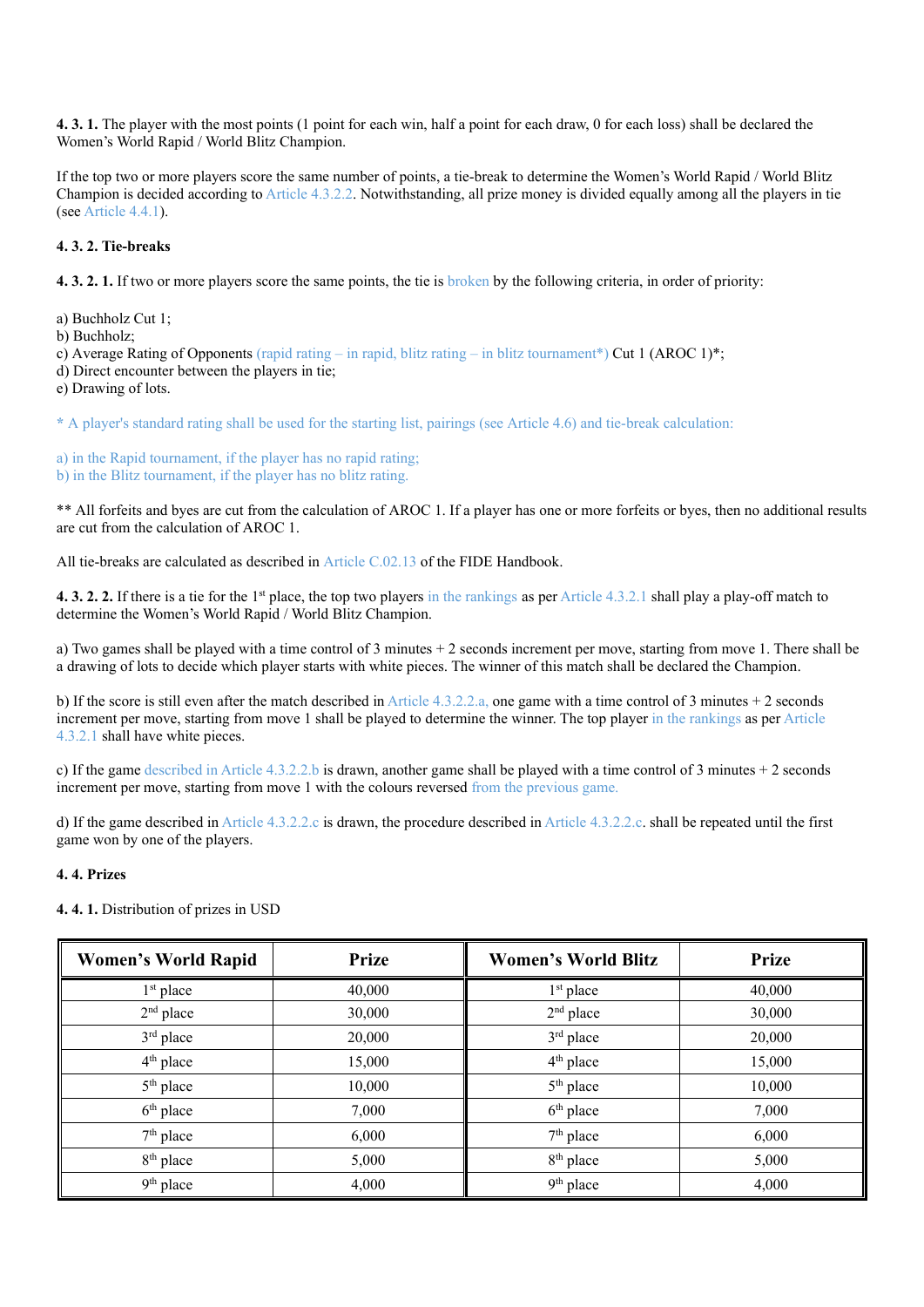| $10th$ place         | 3,000        | $10th$ place         | 3,000        |
|----------------------|--------------|----------------------|--------------|
| $11th - 15th$ places | $2,000$ each | $11th - 15th$ places | $2.000$ each |
| <b>TOTAL</b>         | 150,000      | <b>TOTAL</b>         | 150,000      |

All prize money is divided equally among the players with the same score.

**4. 4. 2.** The prize money shall be paid by direct banker's order drawn in USD. Within fourteen working days after completion of the event and receiving of player's bank details, FIDE shall transfer players' prize money to her bank account. In case if the transfer fails because of wrong bank details, the amount of fifty (50) USD shall be deducted from the second transfer in order to cover additional bank charges.

**4. 4. 3.** If a player withdraws after the start of the tournament, FIDE Council shall decide whether or not to pay out her prize money depending on particular circumstances.

#### **4. 5. Schedule**

| Date        | Event                    | <b>Rounds</b> | Time     |
|-------------|--------------------------|---------------|----------|
| 25 Dec 2019 | Arrival                  |               |          |
| 25 Dec 2019 | <b>Opening Ceremony</b>  |               | 19:30    |
| 25 Dec 2019 | <b>Technical Meeting</b> |               | 20:30    |
| 26 Dec 2019 | Rapid - day 1            | 4- ا          | 15:00    |
| 27 Dec 2019 | Rapid - day 2            | $5 - 8$       | 15:00    |
| 28 Dec 2019 | Rapid - day 3            | $9 - 11$      | 15:00    |
| 29 Dec 2019 | Blitz - day 1            | 1-9           | 15:00    |
| 30 Dec 2019 | Blitz - day 2            | $10 - 17$     | 14:00    |
| 30 Dec 2019 | Closing Ceremony         |               | $19:00*$ |
| 31 Dec 2019 | Departure                |               |          |

\*Approximate time. It can start later if the tie-break for the first place is played or there is any delay during the last playing session.

#### **4. 6. Pairings and draw for colours**

**4. 6. 1.** Pairings shall be done according to the FIDE pairing system for Swiss events.

**4. 6. 2.** The draw for colours shall be made for both tournaments during the Opening Ceremony.

### **4. 7. Accommodation**

**4. 7. 1.** Accommodation with full board in a standard room (4-star hotel minimum) from December 25<sup>th</sup> to 31<sup>st</sup> 2021 is offered by the Organiser:

- to players rated at least 2500 in any of the FIDE rating lists (Standard, Rapid or Blitz) from January to December 2021;
- to gold, silver and bronze medallists of the Women's Rapid and Blitz tournaments of WR&B 2019.

**4. 7. 2.** The Organiser shall offer accommodation options for all other players.

#### **4. 8. Playing venue**

**4. 8. 1.** GSC shall ensure the playing venue and its surrounding areas meet the requirements of the FIDE Regulations for the organisation of Top-level Tournaments (FIDE Handbook C.01), amended by GSC if needed.

**4. 8. 2.** The playing venue shall be decorated with the FIDE flag, the IOC flag, the flags of the host and the participating federations.

**4. 8. 3.** The Organiser shall provide water, coffee, tea and soft drinks free of charge for the players, the principals, VIPs and accredited media.

## **4. 9. Playing Conditions**

**4. 9. 1.** The Anti-Cheating Protection Measures for Level 1 events shall be applied (see Appendix I).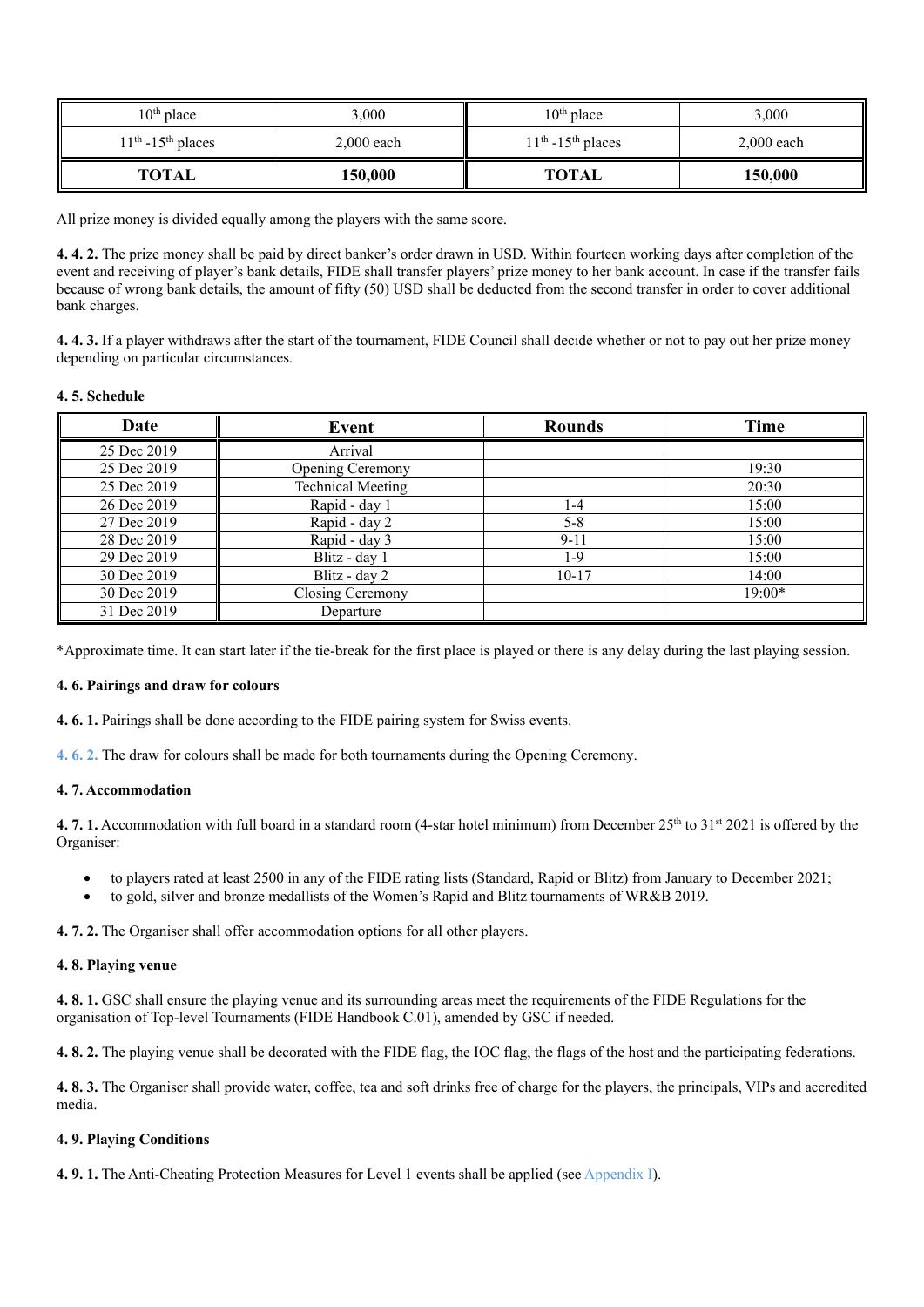**4. 9. 2.** Except with the permission of the Chief Arbiter, only the players, the principals and stewards shall be allowed in the playing area. During a game a player may communicate with an arbiter or a steward.

**4. 9. 3.** The players are not permitted to bring into the playing venue technical and other equipment extraneous to play, which may in any way disturb or upset their opponents. The Chief Arbiter decides what constitutes extraneous equipment disturbing the opponent.

**4. 9. 4.** While her game is in progress, the players are forbidden to have any electronic device not specifically approved by the Chief Arbiter in the playing venue. In case of this rule violation, the current game shall be declared lost by the player.

**4. 9. 5.** While her game is in progress, a player may leave the playing venue only with the permission of the Chief Arbiter and only if she is accompanied by one of the arbiters. In case of this rule violation, the current game shall be declared lost by the player.

**4. 9. 6.** The anti-doping test procedure shall be regulated by the FIDE Medical Commission according to WADA requirements.

**4. 9. 7.** The Organiser has to fulfil the requirements of the medical protocol as per standards of the FIDE Medical commission and host country requirements.

#### **4. 10. Players conduct**

**4. 10. 1.** The dress code is strictly observed for the tournament and all the official events and press-conferences.

**4. 10. 1. 1.** Dress code.

Classic shoes.

Trouser or skirt suit or dress, preferably unicoloured, but not mandatory.

**4. 10. 1. 2.** No players with t-shirts, jeans, shorts, sneakers, baseball caps or inappropriate dress are allowed in the playing area. Any requests to wear national or traditional dress shall be approved by FIDE Supervisor.

**4. 10. 1. 3.** In case of dispute the issue of acceptability of clothing shall be decided by FIDE Supervisor.

**4. 10. 2.** The players are expected to attend Technical Meetings called by the Chief Arbiter (unless the Chief Arbiter permits otherwise).

**4. 10. 3.** The players are expected to be present at all official receptions including the Opening and Closing Ceremonies.

**4. 10. 4.** The players are expected to co-operate with the media. The players are required to make themselves available for short interviews immediately after each daily playing session.

**4. 10. 5.** The players shall be available for the daily press conference.

**4. 10. 6.** The winner is required to attend the final press conference after the event has ended and to provide an exclusive interview for the tournament and FIDE website, if requested by the FIDE Press Officer.

**4. 10. 7.** The top three winners of each event are required to attend the Closing Ceremony.

**4. 10. 8.** If a player fails to fulfil her duties listed in Articles 4.10.1, 4.10.4 – 4.10.7, undermines the reputation of FIDE, WR&B Organiser and sponsors, other players, hosting country or city or conducts herself in a manner contrary to the spirit of sportsmanship or the FIDE Code of Ethics, she shall be penalised as follows: 5% of her prize money shall be forfeited to the Organiser and a further 5% to FIDE for each breach. In cases of serious misconduct, the player may be disqualified from WR&B. Such decisions can be taken only by FIDE Council.

## **4. 11. Principals**

The principals are:

- a) FIDE President;
- b) FIDE Deputy President;
- c) Chief Arbiter;
- d) Two Deputy Chief Arbiters;
- e) Pairings Officer;
- f) Fair-Play Officer;
- g) FIDE Supervisor (Technical Delegate) Chairman of the Appeals Committee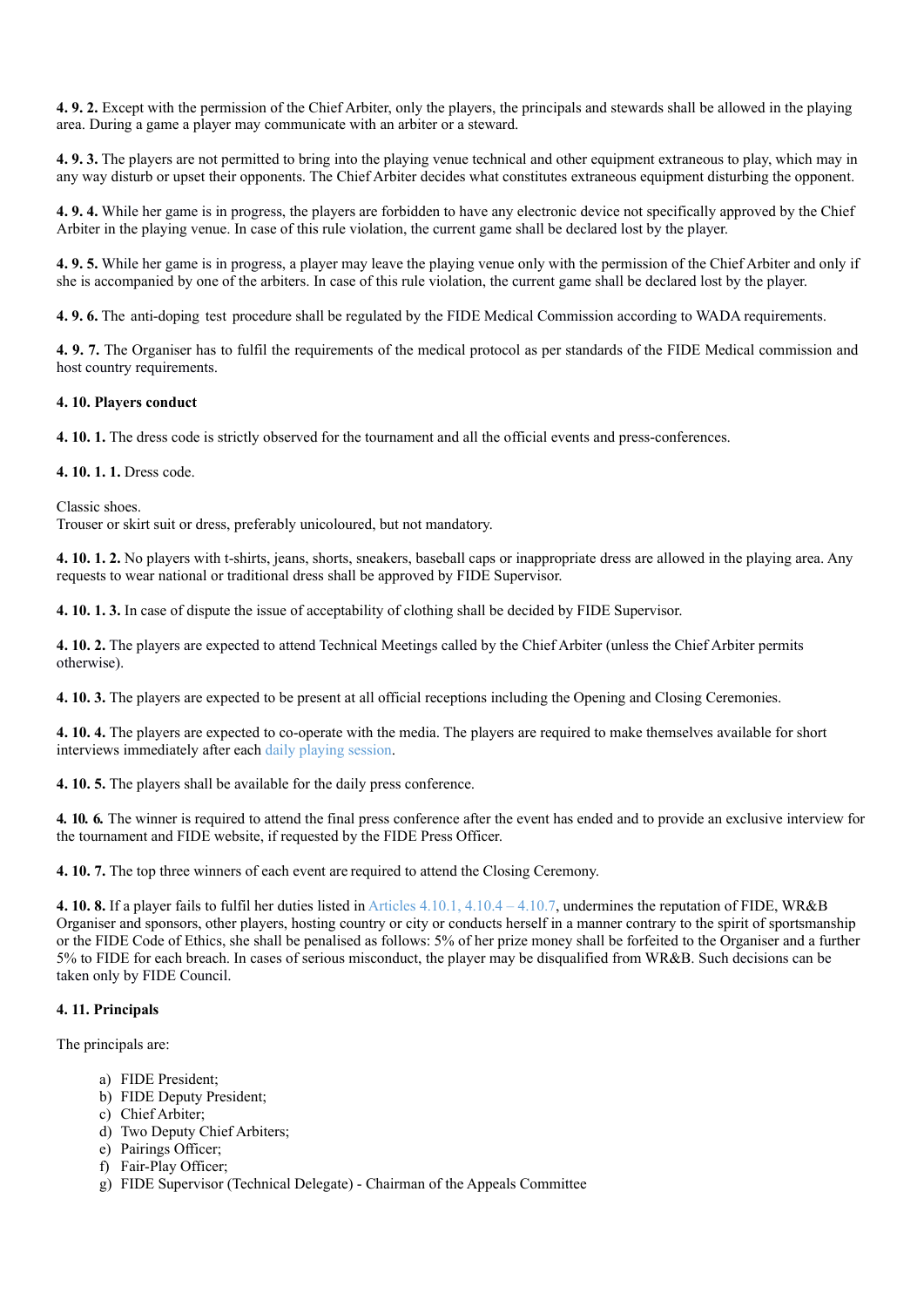- h) Two Appeals Committee members;
- i) FIDE Press Officer;
- j) Member of the FIDE Medical Commission (if needed);
- k) GSC member (if needed).

### **4. 12. Arbiters**

**4. 12. 1.** The Chief Arbiter, two Deputy Chief Arbiters, the Pairings Officer and the Fair-Play Officer shall be nominated by GSC.

**4. 12. 2.** During play either the Chief Arbiter or his/her Deputy shall be present in the playing area.

**4. 12. 3.** The Organiser shall appoint at least one arbiter per ten games to ensure that all games are reasonably supervised.

**4. 12. 4.** Within one week after the end of the event the Chief Arbiter shall submit a report in English to GSC. The report contains the result of each game as well as the final standings and also a general description of the course of the event. If there were any difficulties, conflicts or incidents, they shall be described together with the measures taken to deal with them.

## **4. 13. Appeals Committee**

**4. 13. 1.** GSC shall appoint the FIDE Supervisor (Technical Delegate) - Chairman and the two other members of the Appeals Committee, all from different Federations and two reserve members who shall work remotely.

**4. 13. 2**. A member of the Appeals Committee cannot sit in judgement in a dispute involving one player from his/her Federation. If such a dispute arises, the member shall be substituted by the first reserve member.

**4. 13. 3.** All appeals and protests shall be submitted in writing to the Appeals Committee not more than fifteen minutes after the relevant playing session, or the particular infringement complained against.

**4. 13. 4.** All appeals and protests shall be accompanied by a deposit fee of three hundred (300) USD or the equivalent in local currency. If an appeal or a protest is accepted, the fee shall be returned. If an appeal or a protest is rejected, the fee may be forfeited to FIDE upon a decision of the Chairman of the Appeals Committee.

**4. 13. 5.** The Appeal Committee may decide on the following matters:

a) appeal against a decision by an arbiter,

b) any appeal which the Appeal Committee considers relevant.

**4. 13. 6**. The Appeal Committee shall endeavour to find binding solutions that are within FIDE legal framework and the true spirit of the FIDE motto, Gens Una Sumus.

**4. 13. 7.** The Appeal Committee shall endeavour to make a decision within fifteen minutes after submission of an appeal or a protest.

**4. 13. 8.** The written decision of the Appeals Committee arising from any dispute in respect of these Regulations shall be final.

**4. 13. 9.** Within one week after the end of the event the Chairman of the Appeals Committee submits a report in English to GSC.

**4. 14. Ceremonies** 

**4. 14. 1.** The Opening Ceremony takes place the day prior to the first round of the Rapid tournament.

**4. 14. 2.** The program of the Opening Ceremony shall be approved by FIDE Supervisor, such approval shall not be unreasonably withheld. Cultural program and speeches totalling up to 60 minutes are usually welcome. FIDE Anthem and the Anthem of the hosting nation shall be played.

**4. 14. 3.** The Closing Ceremony takes place on the day of the last round of the Blitz tournament. FIDE trophies for the winners and FIDE medals (gold, silver, bronze) for the top three winners of each tournament are provided by the Organiser. The trophies and the medals are approved by GSC. The FIDE Anthem, the Anthem of the winner's nation and the Anthem of the hosting nation are played.

## **5. Media**

### **5. 1. Website**

The Organiser is responsible for managing, updating and reviewing the official web domain which is used for the event: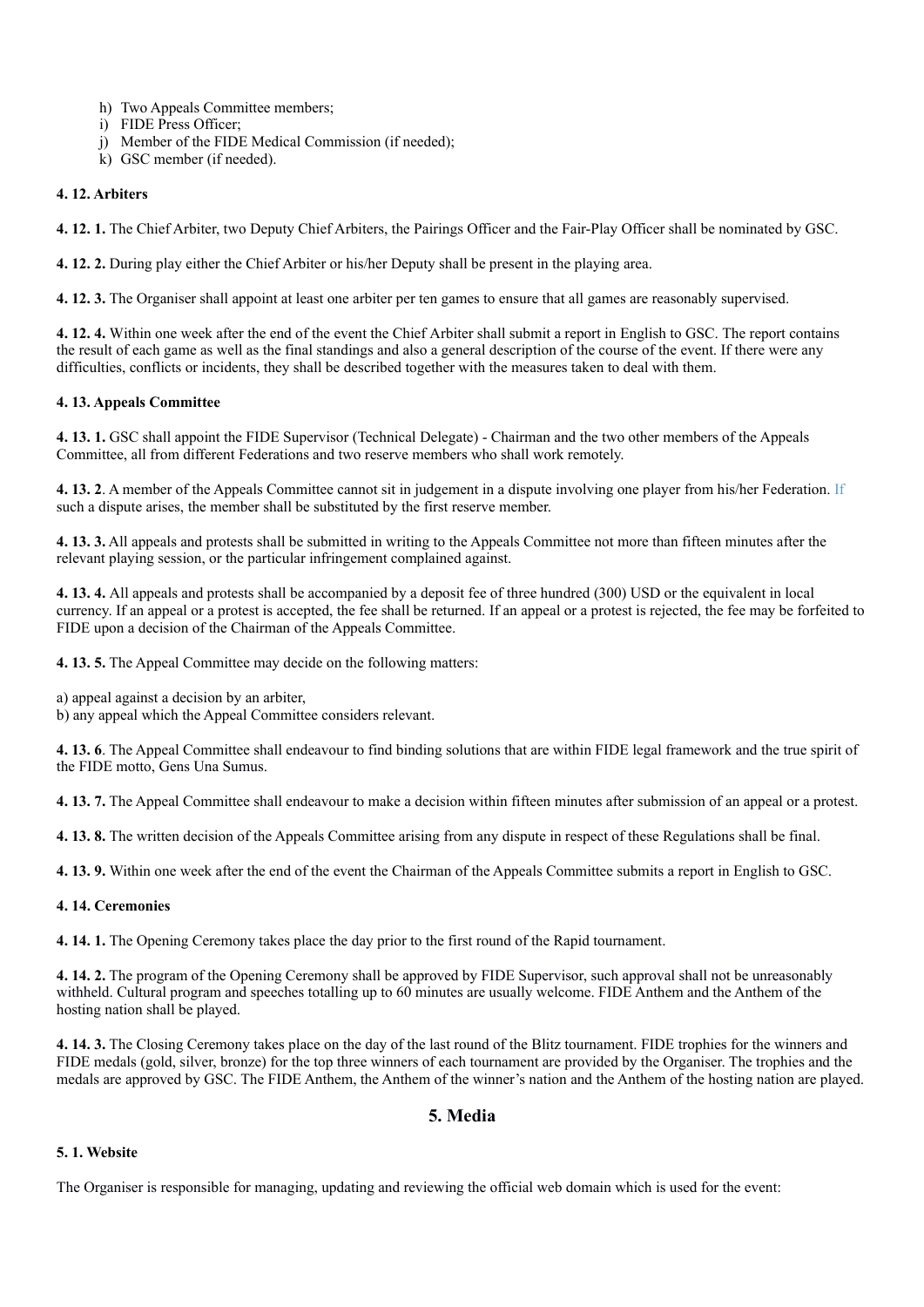#### **http://wrbc.fide.com**.

#### **5. 2. Communications**

**5. 2. 1.** All official written communications, in print or online form, as well as activities shall identify FIDE as the Governing Body of WR&B.

**5. 2. 2.** All official communications shall use the official name for the event, in full: FIDE Women's World Rapid & World Blitz Championships.

**5. 2. 3.** All pre-tournament public communications regarding WR&B (e.g. joint press releases from FIDE and the Organiser) shall be co-written and scheduled in coordination with the FIDE Chief Marketing and Communications Officer.

## **5. 3. Press Officer designated by FIDE**

**5. 3. 1.** GSC shall appoint the Press Officer for WR&B. The Organiser shall co-operate with the Press Officer regarding the accreditation and hospitality for journalists and media and the facilities available at the Press Centre that the Organiser chooses to provide, and assists him/her to establish contacts with the local media.

**5. 3. 2.** All content shown at **http://wrbc.fide.com** shall be reviewed and approved by the Press Officer. All live images, live broadcasting (Internet TV) pictures and all the other content for the full event are carried on official domains, plus any other web domain that has been agreed between the Organiser and GSC prior to WR&B. In cases of conflicting information and press statements, the views expressed by the Press Officer shall be the authentic version.

**5. 3. 3.** The Organiser shall warrant that **http://wrbc.fide.com** is managed in a professional way and furthermore that it is capable of handling the traffic and publicity that is required for such events. Statistics of traffic and full reports on web performance shall be provided to GSC.

## **6. Financial issues**

**6. 1.** Before the end of the event, FIDE shall be reimbursed for its direct expenses incurred in the organisation of WR&B. This shall be a fixed sum agreed in the contract signed between the Organiser and FIDE. This sum includes pre-expenses (inspections), stipends, traveling expenses for the Principals and other expenses mentioned in the contract.

## **6. 2. Stipends**

The stipends to be paid to the principals of WR&B by the Organiser are (in USD):

| Chief Arbiter:                                                           | 5,100        |
|--------------------------------------------------------------------------|--------------|
| Two Deputy Chief Arbiters:                                               | 3,800 each   |
| Pairings Officer                                                         | 3,400        |
| Fair-Play Officer                                                        | 3,400        |
| FIDE Supervisor (Technical Delegate) - Chairman of the Appeals Committee | 4.200        |
| Members of the Appeals Committee                                         | $2.900$ each |
| FIDE Press Officer:                                                      | 4.200        |
| Member of the FIDE Medical Commission                                    | 2.900        |
|                                                                          |              |
| TOTAL:                                                                   | 36,600       |
|                                                                          |              |

## **6. 3. Travel expenses of the FIDE principals**

The FIDE President has the right to business class travel by air, sea or rail, at the Organiser`s expense. If other travel conditions are not specified in the contract signed by FIDE and the Organiser, all other principals are compensated by the Organiser for their travel expenses up to one thousand one hundred (1,200) USD if travelling from the same continent up to one thousand five hundred (1,700) USD if travelling from another continent.

## **6. 4. Accommodation of the FIDE principals**

Accommodation with full board in a suite in a 4-5-star hotel is offered by the Organiser for the FIDE President. Accommodation with full board in a standard room in the same hotel is offered by the Organiser for each principal. Extra expenses are covered by the Organiser only for the FIDE President.

## **6. 5. Local transportation.**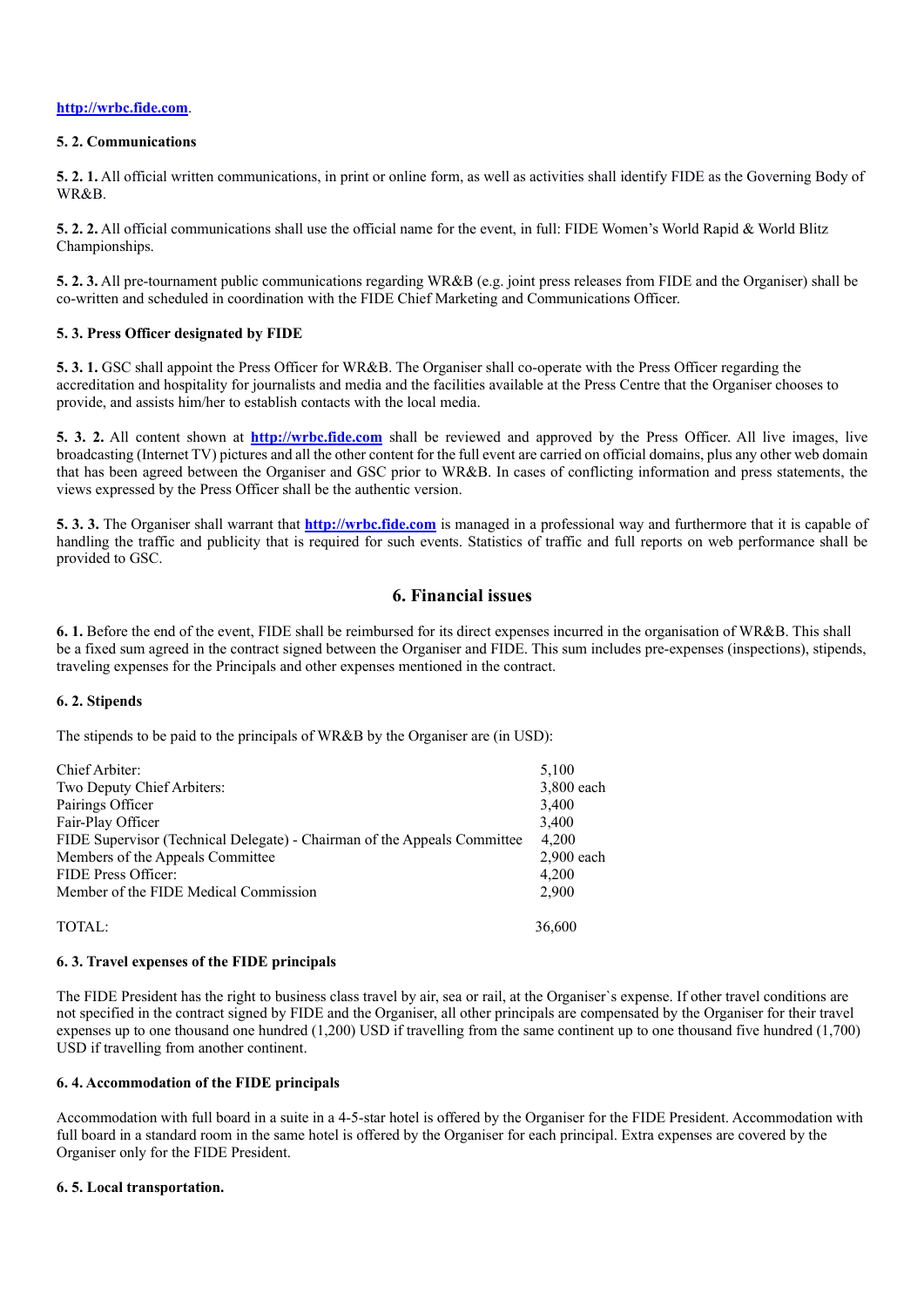Transfer from and to the airport shall be provided by the Organiser, if necessary. A sufficient number of cars shall be made available for Principals; their use shall depend on the position of the hotels, playing hall and media centre. Alternatively, a daily allowance in local currency may be provided, the amount shall be agreed between the Organiser and GSC. Local transport shall also be provided for the players to official functions, if necessary.

## **6. 6. Personnel and arbiters**

**6. 6. 1.** The Organiser shall provide sufficient personnel to assist in the playing venue, press room, VIP room, and at Ceremonies according to the agreement made with GSC.

**6. 6. 2.** The Organiser shall appoint a necessary number of arbiters according to Article 4.12.3.

## **6. 7. Fair-play measures**

The Organiser shall cover the costs associated with implementing the fair play regulations up to ten thousand (10,000) USD, excluding all the expenses for the Fair-Play Officer.

## **7. Commercial issues**

**7. 1.** FIDE retains all commercial and media rights of WR&B, including internet. These rights can be granted by FIDE to the Organiser on conditions specified in the contract signed between FIDE and the Organiser.

**7. 2.** The radio and television rights, including photo, video and film rights, belong to FIDE. These rights can be granted by FIDE to the Organiser on conditions specified in the contract signed between FIDE and the Organiser. The players, principals and arbiters as well as any technical staff admitted to the venue understand that they may be captured either by recorded or broadcasted video, or by their images, including photographs, video frames or works of art (hereinafter referred to as Images) at the venue of the Event as well as at the site around it, and provide their irrevocable consent for such capture, record and broadcast. FIDE may use all acquired images for commercial, marketing, organisational and other purposes free of charge. Any image may be used in printed, electronic or any other media, including the internet, and FIDE has the sub-licensable and worldwide right to use images as set forth above in any manner whatsoever (including any commercial purpose) free of charge.

**7. 3.** FIDE has the exclusive rights for live games transmission on Internet. FIDE shall provide to the Organiser the signal for online game display in the different function rooms as agreed between the parties. These rights as described here can be granted by FIDE to the Organiser.

**7. 4.** FIDE has the right to enter into advertisement agreements either with the Organiser or Sponsors of the event requiring players to wear attire with the branding of sponsors.

**7. 5.** Players shall not wear, use or display any apparel, footwear, accessory or other item, including but not limited to any piece of attire or any article that is of an accessory nature (*e.g.* bag, eyewear, arm bands, gloves, socks, charms, beverage bottles etc.), bearing an identification of or advertising or otherwise promoting the players' sponsors, without prior written permission by FIDE Supervisor.

**7. 6.** The income from admission charges goes to the Organiser.

**7. 7.** The Organiser shall produce a detailed budget for the event, which shall be approved by GSC.

**7. 8.** No proposed sponsor shall be in conflict with the regulations of the International Olympic Committee.

**7. 9.** The FIDE logo and the head of the corporate logo are displayed below: